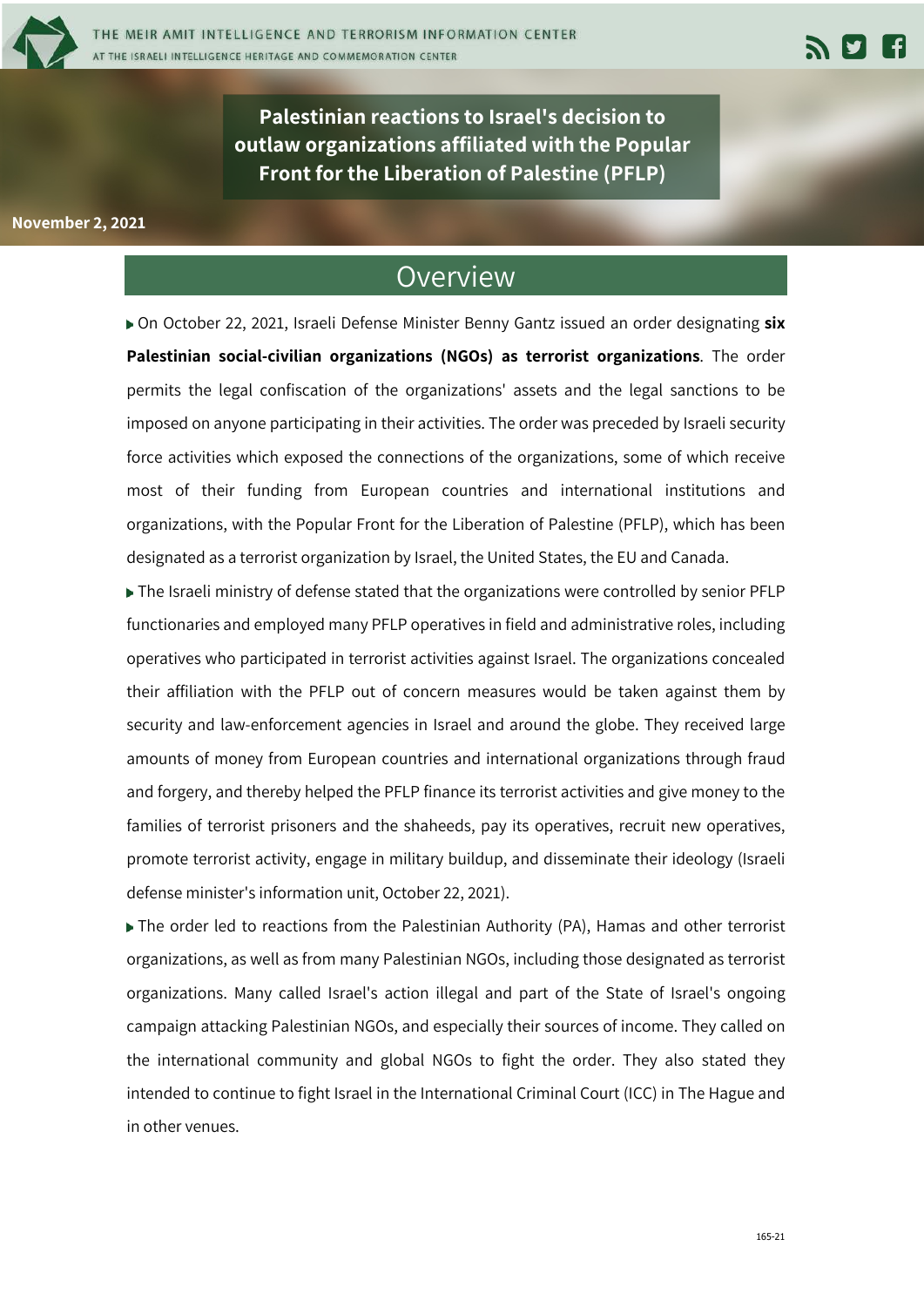In addition to issuing protests, the PA and the Palestinian NGOs considered a number of practical measures. The Palestinian leadership said it would operate in formal channels to raise the issue of the Palestinian cause wherever possible with international and legal organizations. PA Prime Minister Muhammad Shtayyeh spoke about it with Josep Borrell Fontelles, representative of the Union for Foreign Affairs and Security Policy, while visiting Belgium (Wafa, October 27, 2021).

NGO representatives met with ambassadors and general consuls, including an EU representative. The organizations also plan to appeal to members of the American Congress, and are examining holding activities in front of Israeli legations abroad. They are also examining making appeals to the relevant legal institutions. On the popular level, they are planning to hold a national protest day and weekly demonstrations in front of Red Cross offices. NGO representatives have already met with 27 general consuls and ambassadors to the PA territories, including the EU representative.

The organizations belonging to the PFLP represent themselves as social-civilianhumanitarian NGOs. Most of their funding comes in the form of donations from foreign organizations and countries, with a small number of local donations. The investigation conducted by the Israeli security forces from March to May 2021 exposed significant information about the organizations' activities and the way the PFLP uses them to raise money for its organizational and military activities.

The NGOs serve to increase the PFLP's hold and influence over the Palestinian population by exploiting their civilian status. They enable the PFLP to locate and recruit new operatives, create obligation towards the organization from the people who receive its services, disseminate its propaganda, etc. In addition, the NGOs serve as a source of employment for PFLP operatives, including terrorist operatives, and their offices serve as bases for organization activities.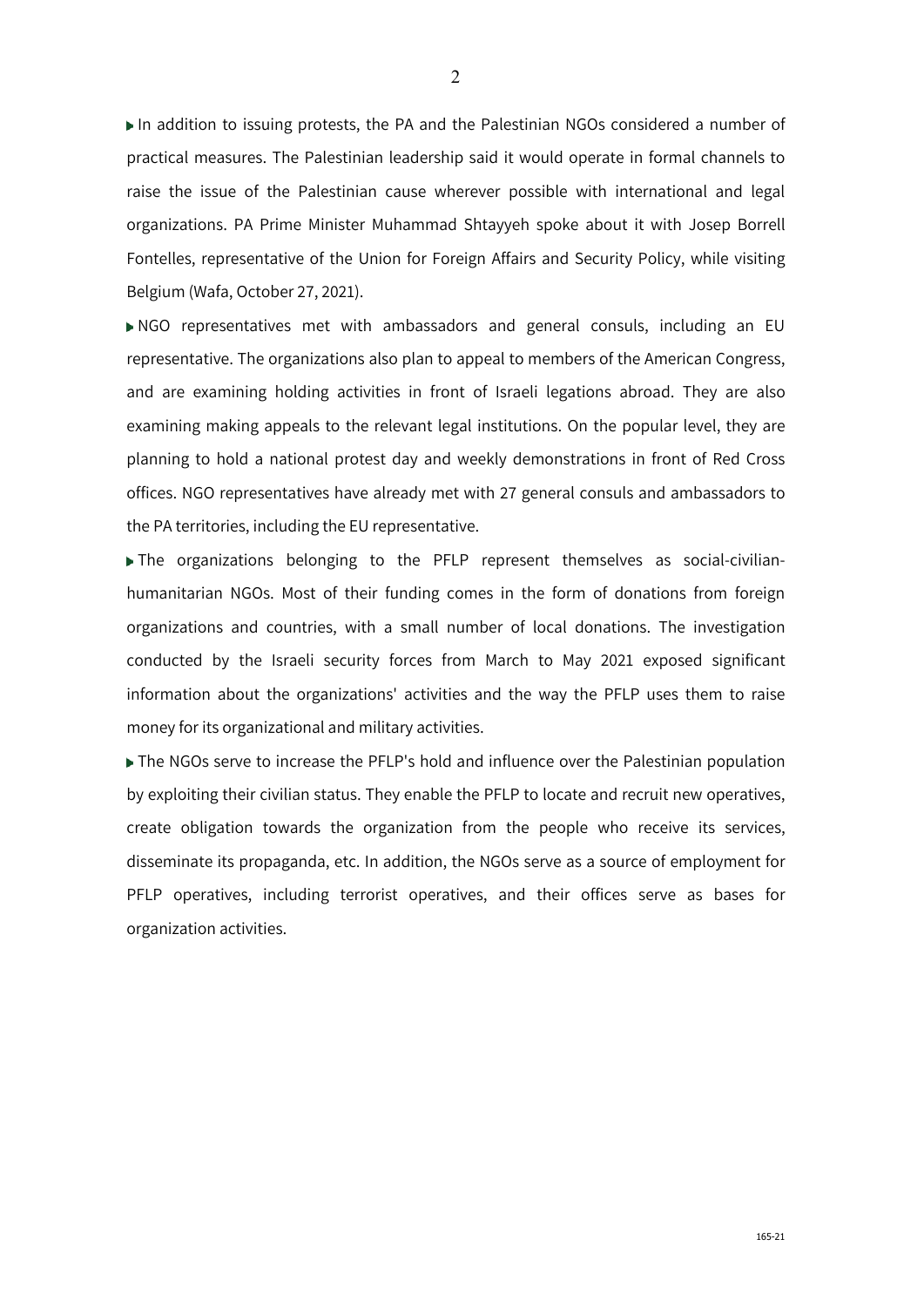

#### **The logos of the outlawed organizations**

### Palestinian Reactions

The order issued by the Israeli defense minister led a series of reactions from the PA, Hamas and other organizations, as well as the many Palestinian NGOs, including those to which the order related. Many claimed the order was illegal and part of a continuing Israeli campaign to attack Palestinian social-civilian organizations,<sup>1</sup> and especially their sources of funding. Many also declared they intended to keep fighting Israel in the International Criminal Court (ICC) and other venues, and called on countries and NGOs around the globe to enlist in fighting the order.

### **The Palestinian leadership**

On **October 24, 2021**, a Palestinian leadership meeting was held in Ramallah where **Mahmoud Abbas** condemned the Israeli declaration against the NGOs which, he claimed, operated in accordance with Palestinian law. The Palestinian leadership stressed its support for the continuation of the NGOs' activities and their rejection of the Israeli order (Wafa, October 24, 2021).

▶ On October 25, 2021, Mahmoud Abbas met in his office with representatives of the six **organizations** designated by Israel as terrorist organizations. Other members of the

<sup>&</sup>lt;sup>1</sup> According to a ruling handed down by the Israeli supreme court and according to the 2016 antiterrorism law, a human rights organization can be designated as a terrorist organization when it has been proved that over time it has supported a terrorist organization, affiliated with it or operates for it, even when the organization also carries out civilian humanitarian activities (Haaretz, October 25, 2021).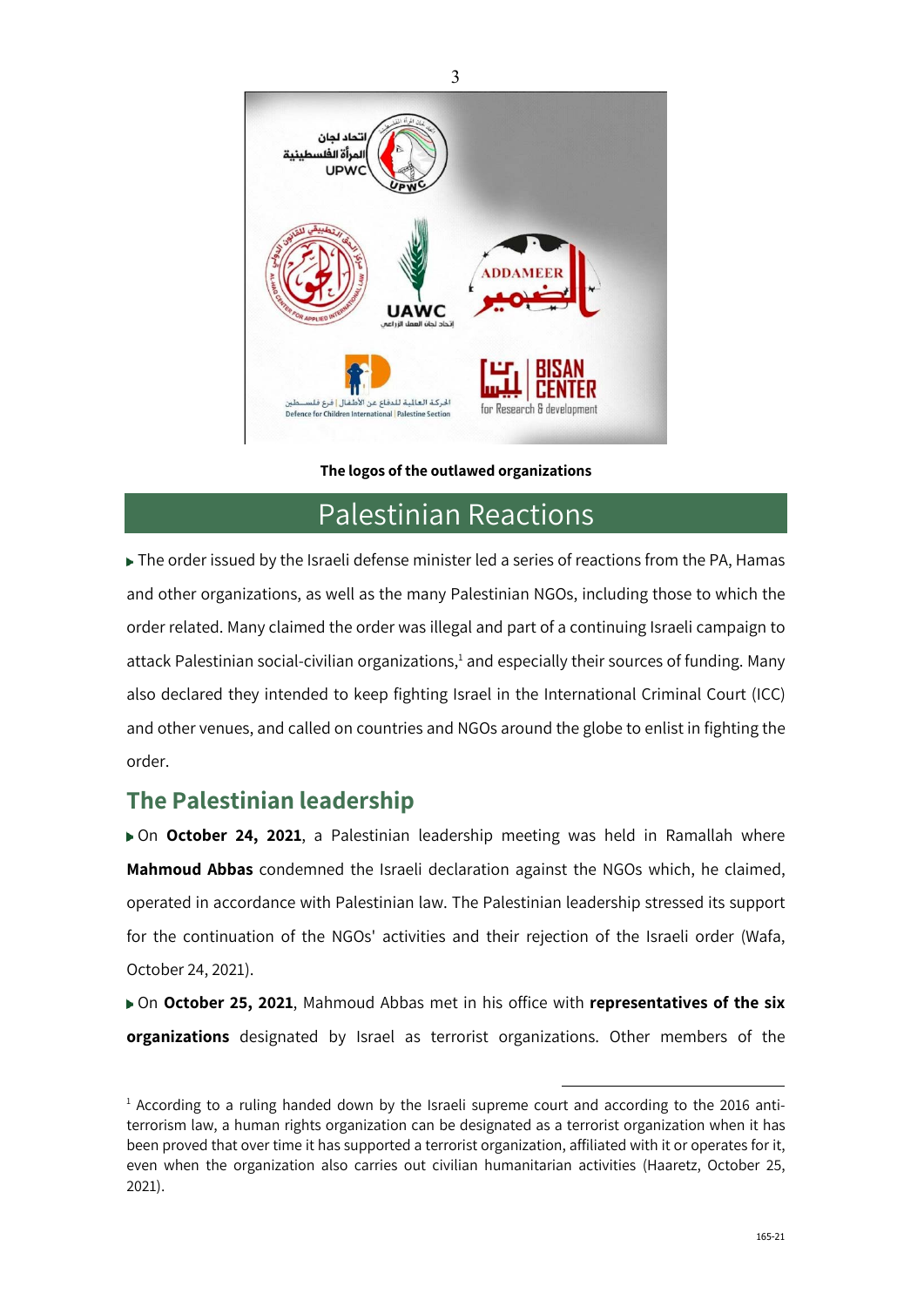Palestinian leadership attended, including **Mahmoud al-'Alul**, deputy Fatah chairman; and **Mahmoud al-Habash**, both Mahmoud Abbas' advisor for religious matters and a judge in the Sharia high court. **Mahmoud Abbas** told them he condemned and rejected the Israeli order and supported the organizations, which fulfilled their duty to expose to the world the crimes committed by Israel ("the occupation"). He promised the PA would conduct formal activities in the international arena to fight the order. He also said Israel did not have the right to intervene in the activities of organizations working within the framework of Palestinian law. He called for more Palestinian efforts to fight Israel over the order. The representatives of the organizations said they would continue their activities to criticize Israel and expose the "crimes the occupation" committed against the Palestinian people. They also said they would operate in full coordination with Mahmoud Abbas' office and the official Palestinian institutions to fight the order (Mahmoud Abbas' Facebook page, October 25, 2021).



**Mahmoud Abbas meets with representatives of the six outlawed Palestinian organizations (Mahmoud Abbas' Facebook page, October 25, 2018).**

**PA Prime Minister Muhammad Shtayyeh** said he rejected the designation of the six Palestinian organizations as terrorist organizations and called on the international community and human rights organizations around the globe to reject it as well. He called it a dangerous attack on international law because the "institutions" designated by Israel as terrorist organizations operated in accordance with Palestinian law. They also had ties to international institutions, which had the duty to condemn Israel's designation and intervene to prevent its implementation (Wafa, October 22, 2021). He posted similar sentiments to his Facebook page (Muhammad Shtayyeh's Facebook page, October 22, 2021). Muhammad Shtayyeh also raised the issue before **Josep Borrell Fontelles, EU representative for foreign affairs**, during his visit to Belgium (Wafa, October 27, 2021).

At the weekly PA government meeting, Muhammad Shtayyeh said the government would not recognize the Israeli order because the organizations in question were official PA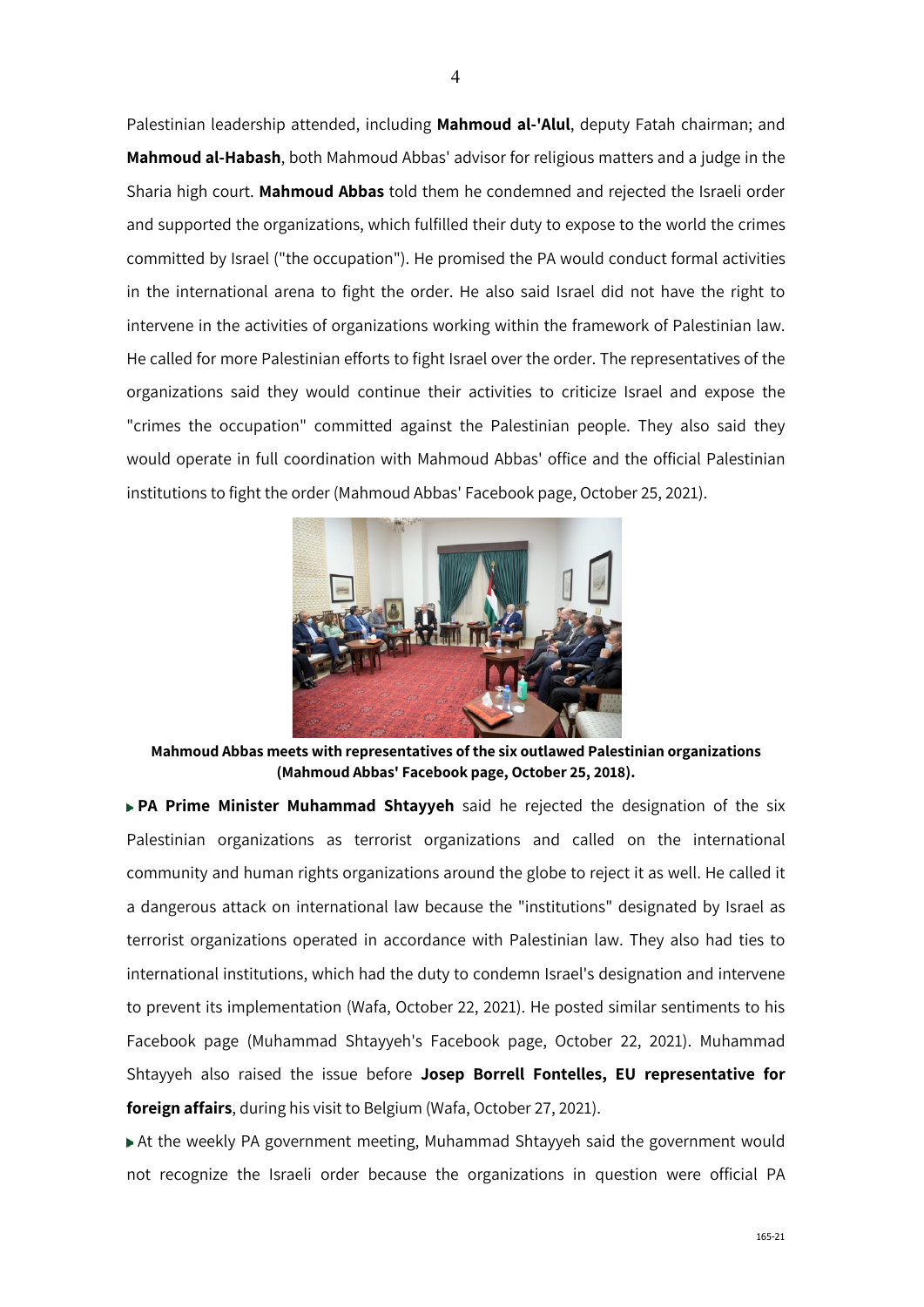institutions working within the law, received international support and had international cooperation (Wafa, November 23, 2021).

**Kayed al-Ghoul, a member of the PFLP's political bureau from the Gaza Strip**, claimed the objective of the Israeli order was to tighten the "siege" around the Palestinian people and its institutions. He said accusing the organizations of affiliation with the PFLP was a poor attempt to influence their functioning and their status in international circles, including the BDS movement. He claimed another objective was to prevent the organizations from pursuing their legal actions against Israel in European courts, including the ICC in The Hague, and to prevent them from receiving financial donations. He said the six organizations operated within Palestinian law and they were supervised by the relevant PA agencies (PFLP website, October 23, 2021).



**Kayed al-Ghoul (PFLP website, October 23, 2021).**

**The PA foreign ministry** condemned the Israeli order, calling it "an insane attack of the occupation regime on Palestinian society and its institutions." It described the order as "a hostile invention, defamation and an attack on Palestinian society and the fundamental rights of the Palestinian people, which resisted [sic] the Israel occupation." The foreign ministry called the order humiliating, and not the last such measure in the Israel's extensive, systematic campaign against the more prominent Palestinian civilian-human rights organizations (PA foreign ministry Facebook page, October 24, 2021).

**Riyad Mansour, the Palestinian delegate to the UN**, claimed the order was part of a systematic campaign against Palestinian civilians because they dared to expose the [alleged] "crimes of the occupation." He called on the international community and UN agencies to oppose the order and defend the right of the Palestinian NGOs to continue functioning without persecution (Dunia al-Watan, October 23, 2021).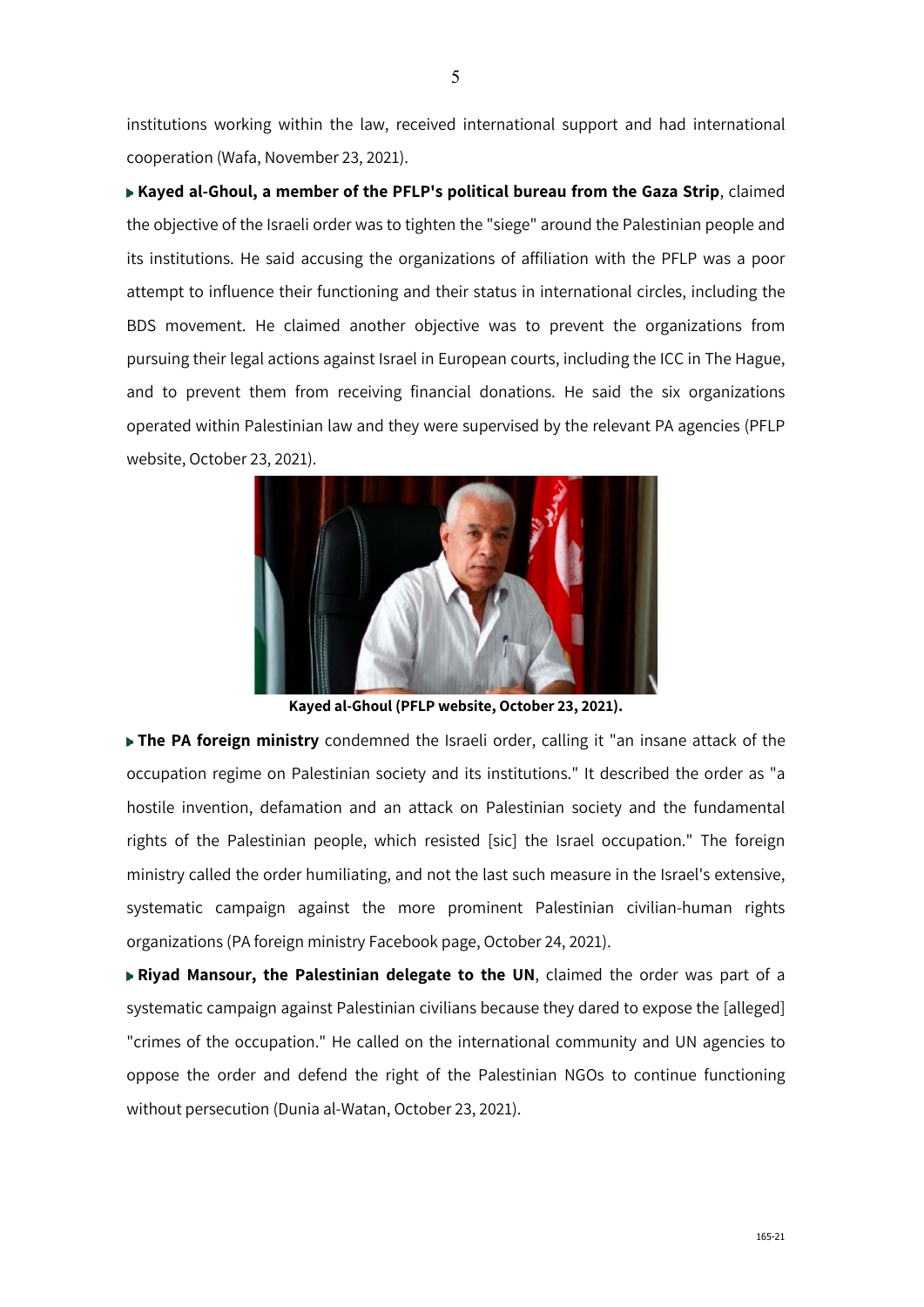**Saleh Rafat, a Democratic Union (FIDA) member of the PLO's Executive Committee**, said the operation of the organizations in question had been formally authorized by the PA (Wafa, October 22, 2021).

**Dalal Salama, a member of Fatah's Central Committee**, said the order would not prevent the organizations from carrying out their important legal and social functions. She called on all Palestinian civilians to unite in a struggle in the international arena against the narrative of Israel ("the occupation") and the imposition of conditions that would designate the Palestinian struggle as terrorism. She also warned against the acceptance of such orders by a number of institutions, which was liable to pave the way for Israel to attack all the Palestinian organizations (QudsN, October 23, 2021).

**Hamas** officially condemned the order, claiming it was one of a series of terrorist maneuvers in Israel's "fanatic" war against Palestinian existence. **Hamas spokesman Hazem Qassem** claimed the order of the "Israeli minister of war" classifying NGOs and human rights organizations as terrorist was one of the ways Israel was waging war against the Palestinian existence in an effort to weaken it. He called for a national campaign to fight the order and called on the international community to expose what he called "Zionist terrorism" (Hazem Qassem's Telegram channel, October 23, 2021).

**Palestinian legal authority Majed al-Arouri** claimed the order was part of an Israeli campaign against Palestinian civilian institutions because of the role they play in representing the Palestinian cause as the top legal-political priority of the international community. He said the PA had the responsibility to inform banks to object to the order and not to halt or freeze the accounts of the organizations, as ordered by Israel (Sanad, October 24, 2021).

### **The Palestinian social-civilian organizations and NGOs**

Representatives of the organizations designated by Israel as terrorist organizations held a joint press conference where they rejected the designation and said would keep their offices open, adding that no one could silence "the voice of truth." **Al-Haq director general Shawan**  Jabarin claimed the order had come as a "surprise," made because of political rather than security considerations. He said its intention had been to defame the Palestinian organizations, hinder their activities in the international arena and reduce their international funding. He said he was certain international institutions would continue to stand with the Palestinians. He said they would continue hounding senior Israeli officials, including Defense

6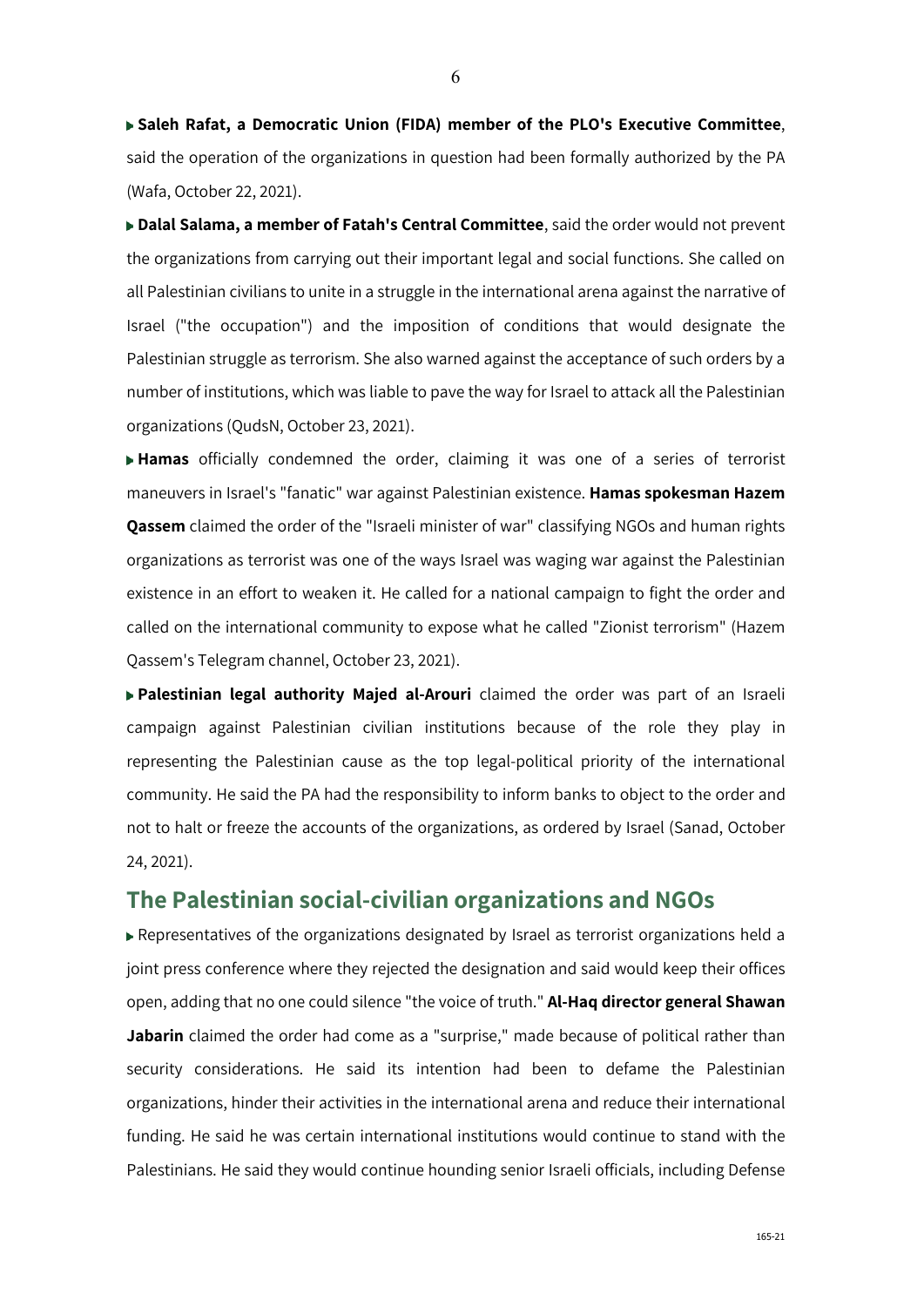Minister Benny Gantz because he was a [so-called] "war criminal" whose had the blood of Palestinians from Gaza Strip, Judea and Samaria on his hands. He alleged it was not a coincidence that "punishment" from Israel and similar declarations were issued at the same time it became possible to open an ICC investigation against Israel (Wafa, October 24, 2021).

**Omar Hijazi, aide to the Palestinian foreign minister for bilateral relations**, condemned the Israeli order and stated Israel was responsible for the lives of the employees of the designated NGOs. He stressed the organizations' importance in the Palestinians' efforts against Israel, adding that the PA would continue to support them. He called on international organizations not to cooperate with the Israeli order. He also said that in any case, the PA would not cease its activities against Israel in the ICC. He added that the Palestinian foreign minister had demanded the ICC's new chief prosecutor, when he entered office, open an investigation, informing him the PA was prepared to cooperate with ICC employees. He stated that every month they delivered information about Israel's activities against the Palestinian NGOs to the chief prosecutor's office (QudsN website, October 23, 2021).



**Press conference held in Ramallah with the participation of representatives of the six organizations, headed by Shawan Jabarin, secretary general of al-Haq (center). At the right is the aide to the Palestinian foreign minister (QudsN, October 23, 2021).**

On **October 25, 2021**, the Palestinian prisoners' and human rights organizations held a meeting at the headquarters of the PLO's prisoners' commission. The meeting was also attended by lawyers and figures from the PA's department of prisoners' affairs. They discussed the need to unite their efforts to oppose the order, both locally and internationally. According to reports, the Palestinian leadership was investing efforts through official channels by discussing the issue with international legal organizations and by organizing a protest petition. They were also trying to put the issue on the agenda of international conferences. In the meantime, they would act through legal channels. A suggestion was made to boycott Israeli military courts for a specified time. At the popular level, a national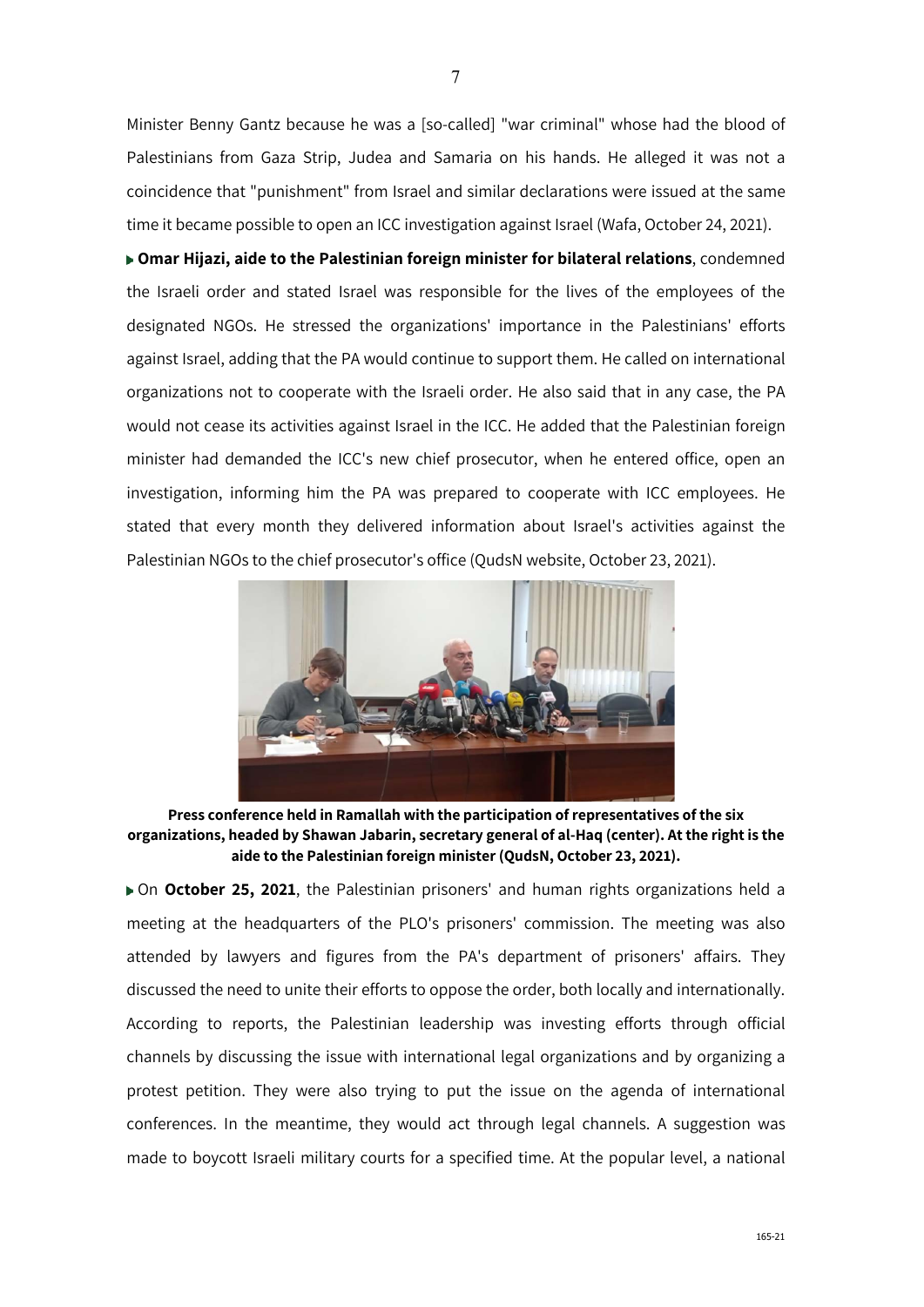protest day would be declared, as well as weekly protests in front of Red Cross offices. The representatives of the organizations noted that the campaign was not only for their own sake, it was for the entire Palestinian people (Watan, October 25, 2021).

**Shawan Jabarin** noted the PA's activities regarding the order, saying the organizations had asked the PA to defend their financial activities and continue funding and supporting them. He reported that the organizations continued their activities against the order through their contacts with partners and other NGOs both locally and globally. He said the representatives of the organizations had already spoken with 27 general consuls and ambassadors to the PA, including the EU representative. The organizations' representatives asked for continuing support and for practical measures to be taken to revoke the order. They stated they were planning to appeal to the United States Congress and were also examining suggestions to hold activities in front of Israeli legations abroad, with the option of appealing to the relevant legal agencies (al-Araby al-Jadeed, October 25, 2021).

**Sahar Francis, head of the Addameer Association**, noted the importance of the PA's diplomatic activity with countries and agencies to ensure cooperation with PA organizations would continue (al-Araby, October 25, 2021).

**Samidoun**, an organization outlawed in February 2021, said in an announcement that designating the six organizations as terrorist had come after it and the British-based EuroPal Forum had been designated at the beginning of the year. According to the organization, Israel had adopted the policy of designating as terrorist all organizations which challenged it and exposed its [alleged] "crimes" at the local, regional and international level (Samidoun website, October 22, 2021).

**Raji Sourani, director of the Gazan Palestinian Center for Human Rights (PCHR)**, claimed Israel's objective was to put a stop to Palestinian organizations' activities with the ICC at a sensitive time, when a serious investigation of Israel's [alleged] "crimes" had begun. He said Israel was using the same tactic as Trump had when he said he would prosecute anyone who cooperated with an ICC investigation of the United States or Israel. Sourani claimed Israel's order was intended to destroy the organizations by diminishing their sources of financing by linking them to terrorism. He added that they expected further measures would follow, such as closing bank accounts and preventing organization employees from traveling, and they were raising alerts to possible physical attacks (PCHR website, October 23, 2021).

8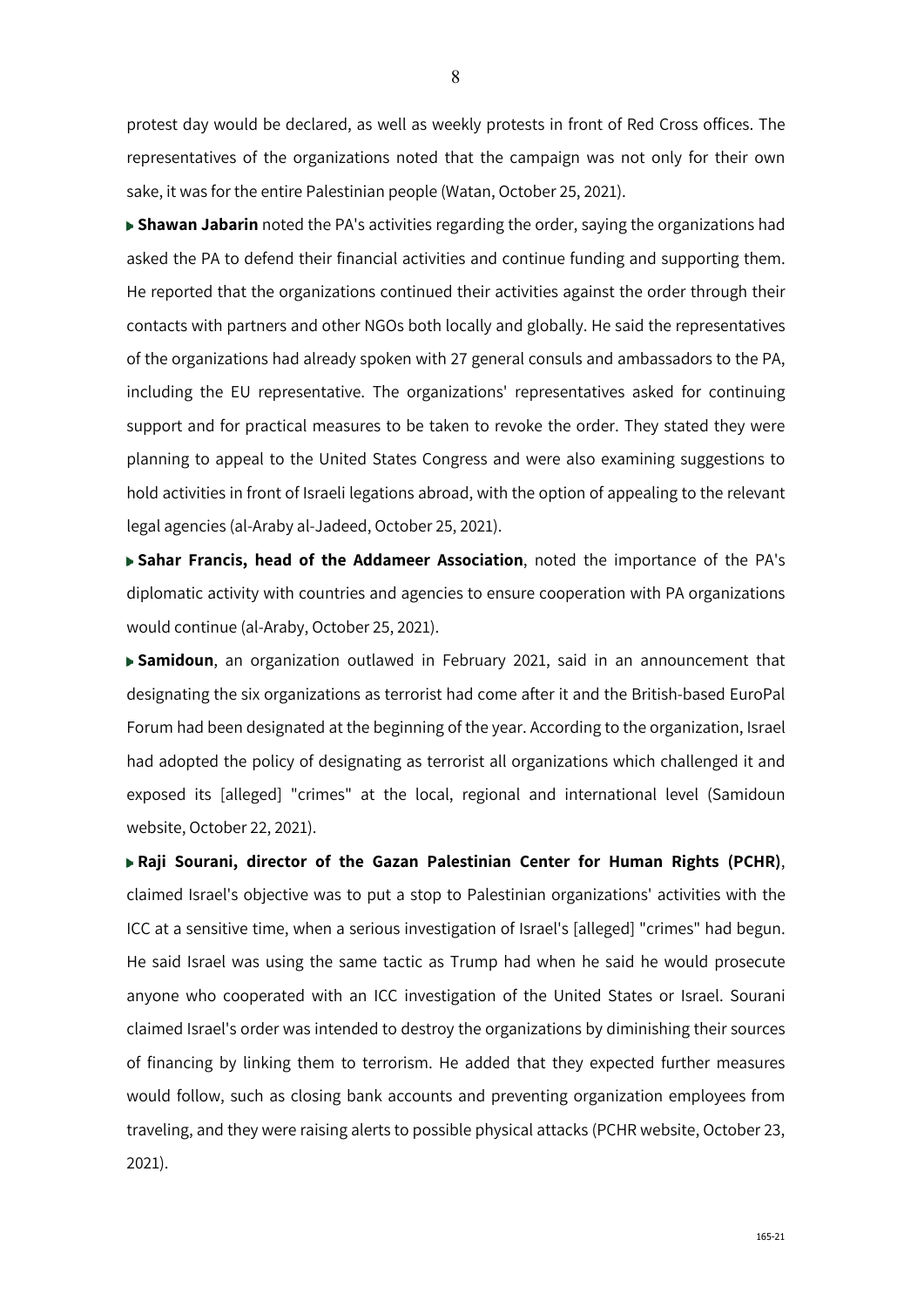**The Palestinian Non-Governmental Organizations Network (PNGO)** said it was planning to operate at the international level against the order and to use "all the necessary legal tools and channels." The PNGO said it would present its files to the EU and international coalitions because in the network's opinion, the [alleged] Israeli attack was part of a broader program to end the NGOs' operations (PNGO website, October 23, 2021).

**The Palestinian Human Rights Organizations Council (PHROC)** said the Israeli order had come after years of persecuting the NGOs that were documenting "Israel's [alleged] crimes" and cooperating with UN agencies and the international community. The Council appealed to all the relevant agencies to take a clear stand on the issue and to exert pressure on Israel to rescind the order (Council website, October 23, 2021).

**Omar Shakr, holder the Human Rights Watch (HRW) Israeli-Palestinian portfolio**, said the order involved the six most prominent and important Palestinian NGOs which monitored not only Israel's actions but also the actions of the PA and Hamas regarding human rights violations. He said designating the organizations as terrorist organizations put them in danger of being closed, having their equipment confiscated and their operatives detained (al-Tariq, October 23, 2021).



**The names of the six organizations with the caption, "All [of them are] terrorist" (al-Hayat al-Jadeeda, October 25, 2021).** 

**The PLO's professional unions and popular associations** called the Israeli order "racist, without value and illegal, like all Israel's other orders against the Palestinian people and its national institutions," and designated the Israeli organizations Regavim<sup>2</sup> and NGO Monitor<sup>3</sup> "terrorist organizations" operating outside international law. The PLO-affiliated unions and associations called on all the international organizations to which they have ties to end all

<sup>&</sup>lt;sup>2</sup> " Regavim is a public movement dedicated to the protection of Israel's national lands and resources." https://www.regavim.org/about-us/

<sup>&</sup>lt;sup>3</sup> "NGO Monitor is a globally recognized research institute promoting democratic values and good governance." https://www.ngo-monitor.org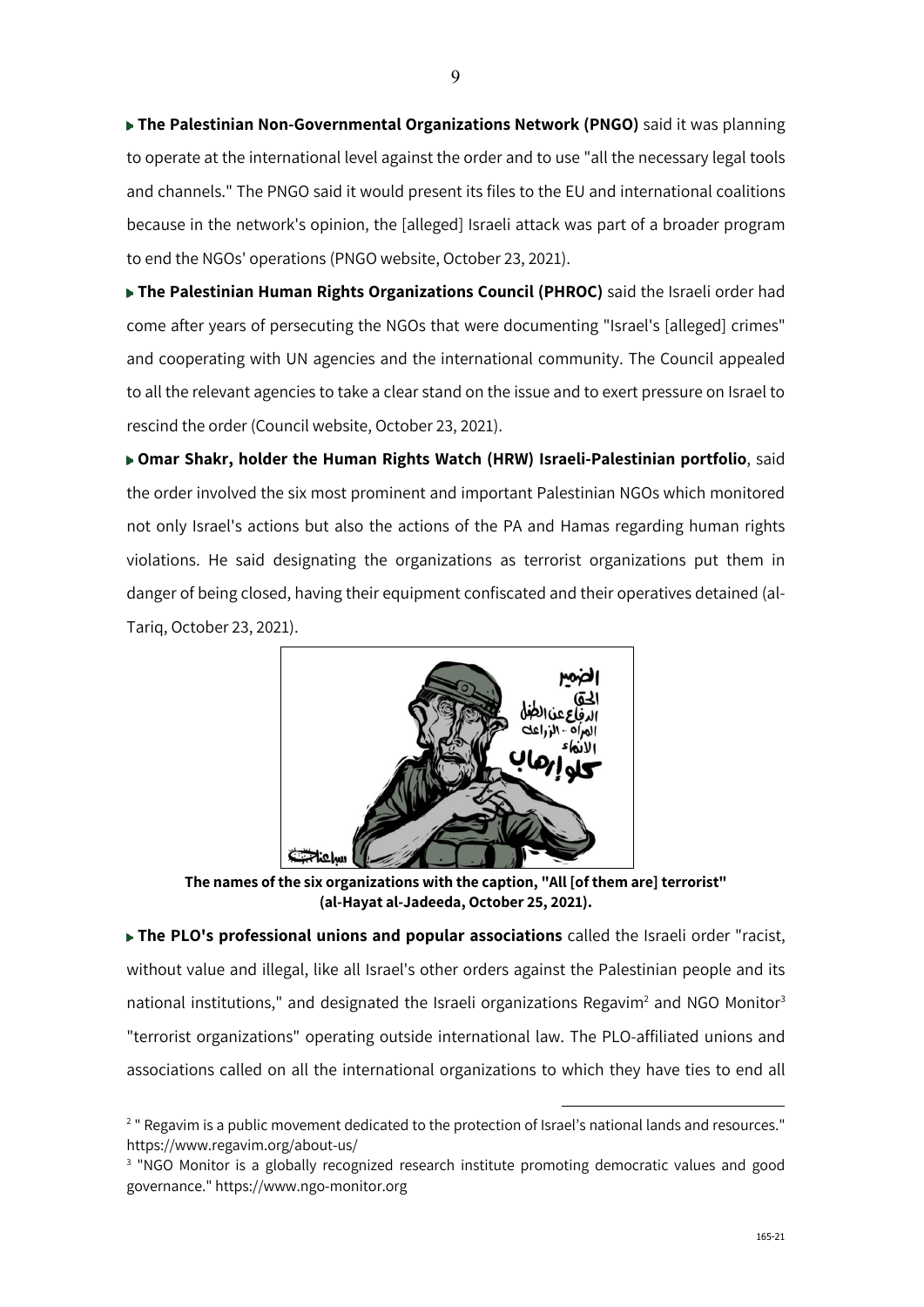connections and cooperation with Israeli organizations because they operate by following instructions from the Israeli military and directly from the "fascist occupation government." They claimed NGO Monitor was expert in falsifying facts and the objective of all its reports was to defame Palestinian activities in every field and define them as terrorist. As to Regavim, they claimed it specialized in supporting settlement activity, and monitoring and supervising Palestinian activity throughout Area C.

 $\blacktriangleright$  The professional unions said they were prepared to use all means available to them, human and financial, to exploit their connections with the Arab-international world. They also announced an international campaign to help the six organizations have the Israeli order revoked to ensure their continued international financing (PNN, October 27, 2021).



**Israel needs a tank to combat six Palestinian NGOs (Palestinian cartoonists' Facebook page, October 27, 2021).**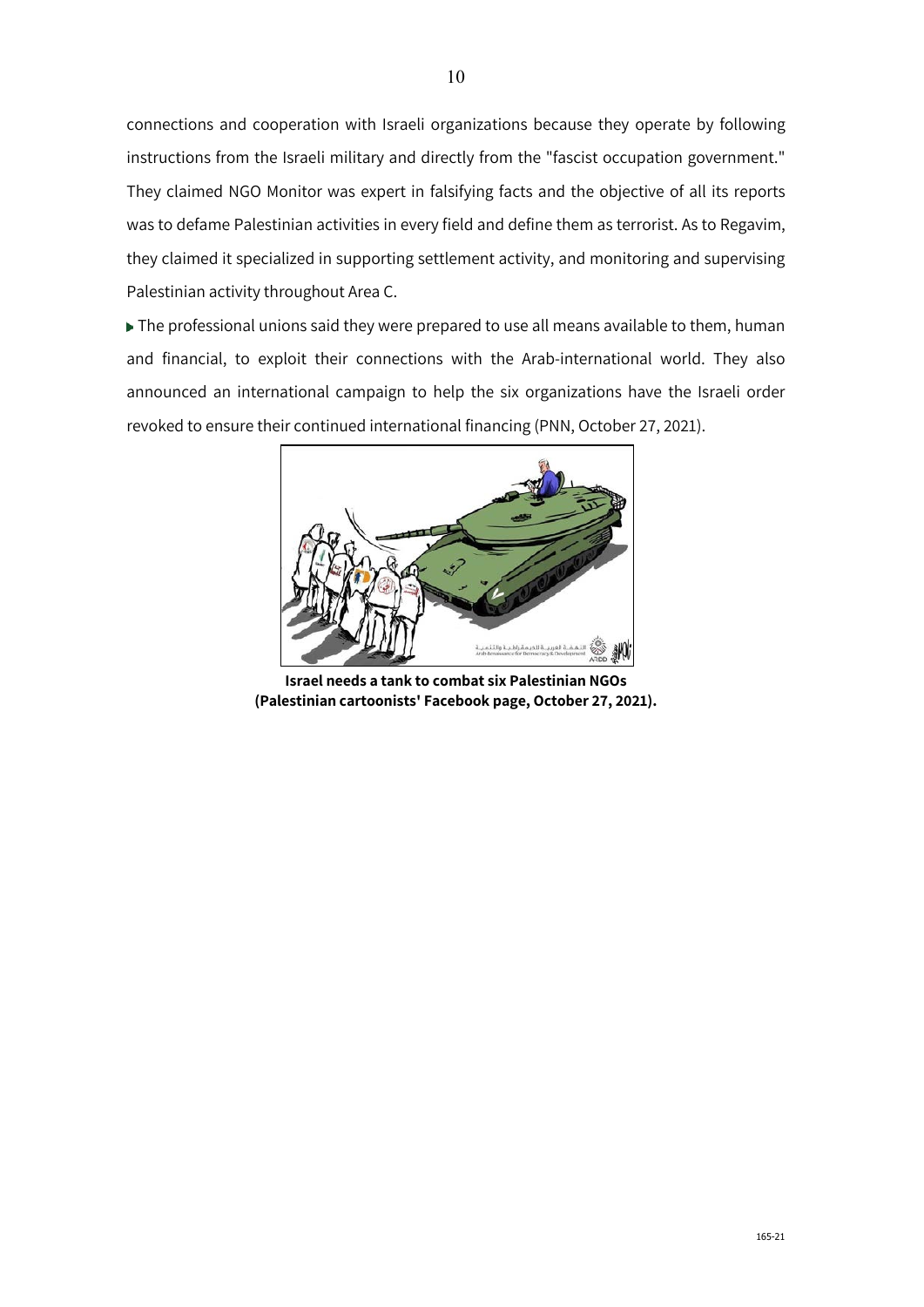## Appendix

### **Overview**

▶ The PFLP is a member organization of the PLO. Since its inception the PFLP has carried out several terrorist attacks, including suicide bombing attacks, killing many Israelis. It has been designated as a terrorist organization by Israel, the United States, Canada and EU member states.

In addition to its political and military-terrorist activities in Judea and Samaria, the PFLP operates a network of organizations calling themselves "social-civilian networks." Their income, which they use to employ PFLP operatives, comes mainly from donations from foreign countries and a small amount of local donations. Since 2007 it has issued a number of reports based on open sources documenting the close ties between the PFLP and Palestinian civilian society. The ties made headlines when PFLP operatives were accused of the terrorist attack at Ein Bubin on August 23, 2019. **Samer al-Arbid**, who was the accountant of the Union of Agricultural Work Committees, was detained for his involvement in the attack. Until 2015 he was also the CFO of Addameer. **He was tried on 21 counts, including commanding the terrorist squad that carried out the attack**.



**Operatives of the terrorist squad. Left to right, Nizam Amtir, Yazan Maghamas, Qassem Barghouti, Samer Arbid (asramedia, September 29, 2021).**

An **Israeli Security Agency** investigation conducted between March and May 2021 exposed a significant amount of information about the six organizations' operations, how they raised funds, and how they diverted funds to the PFLP for its own use. The investigation focused on the **Health Work Committee** (HWC), considered the PFLP's central institution. Its stated objective is operating health centers and providing social services such as kindergartens and centers for people with special needs in Judea and Samaria.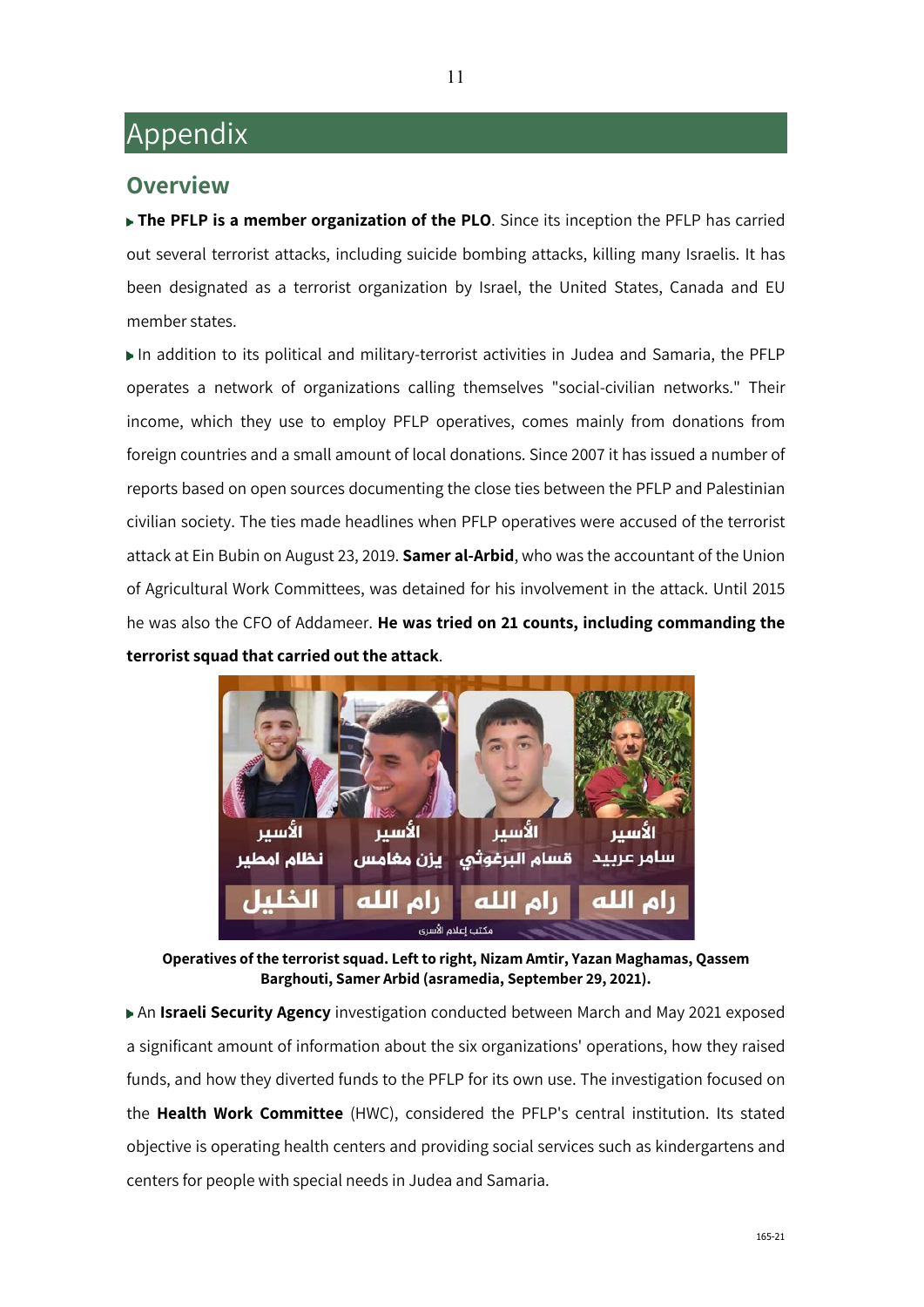The investigation revealed how, on paper, the organizations operated as social service providers but in effect laundered money for the PFLP and its military-terrorist activities, and its offices often served as meeting places for terrorist operatives. The information supplemented reports accumulated over the years about how the PFLP and its network of organizations collect funds for promoting its activities. One of the operatives interrogated described the network's importance, stating that the organizations, specifically those designated as terrorist, were interconnected and served as the PFLP's economic and organizational financial pipeline.

The PFLP diverted humanitarian aid funds from Europe to itself in a number of ways for example by having the NGOs issue reports about fictitious projects, transmit falsified documents, forge and inflate receipts, bias the receipt of tenders, forge bank documents and seals, report inflated salaries, etc. Funds received were transferred to the families of shaheeds, used to pay operatives' salaries and recruit new operatives, promote terrorist activity and spread the organizations' ideology, etc. (Israeli Security Agency, May 6, 2021).

The institutions fully collaborated with one another through the PFLP operatives they employed, some of them also military-terrorist operatives who were involved in terrorist attacks. For example, **Walid Hanatsheh was the Health Work Committee's CFO** from 2001 until he was detained in 2019. He was one of the operatives commanding the terrorist squad that carried out the attack in which Rina Shnerb was killed.4 **Samer Arbid, from the Union of Agricultural Work Committees**, was also involved in the attack.

In August 2021 the EU's European Anti-Fraud Office (OLAF<sup>5</sup>) began an investigation of EU support for Palestinian NGOs following a Dutch government decision to suspend its funding for the Health Work Committee and investigate its ties to terrorism. The EU representative said he had instructed the heads of the EU delegation to Israel and Judea and Samaria to conduct **a thorough investigation of the claim that some of the EU funds were diverted to organizations with ties to terrorism or which supported terrorism**.

<sup>4</sup> On the morning of **August 23, 2019**, an IED was detonated to attack an Israeli father and his two children who had come to visit Ein Bubin (Mayan Dani) near the Israeli community of Dolev, northwest of Ramallah. Rina, 17, was mortally wounded and died; her father and brother were seriously injured. About a month later the terrorist squad was detained, all of them PFLP operatives..

<sup>5</sup> The European Anti-Fraud Office (OLAF) is the EU body mandated to detect, investigate and stop fraud with EU funds..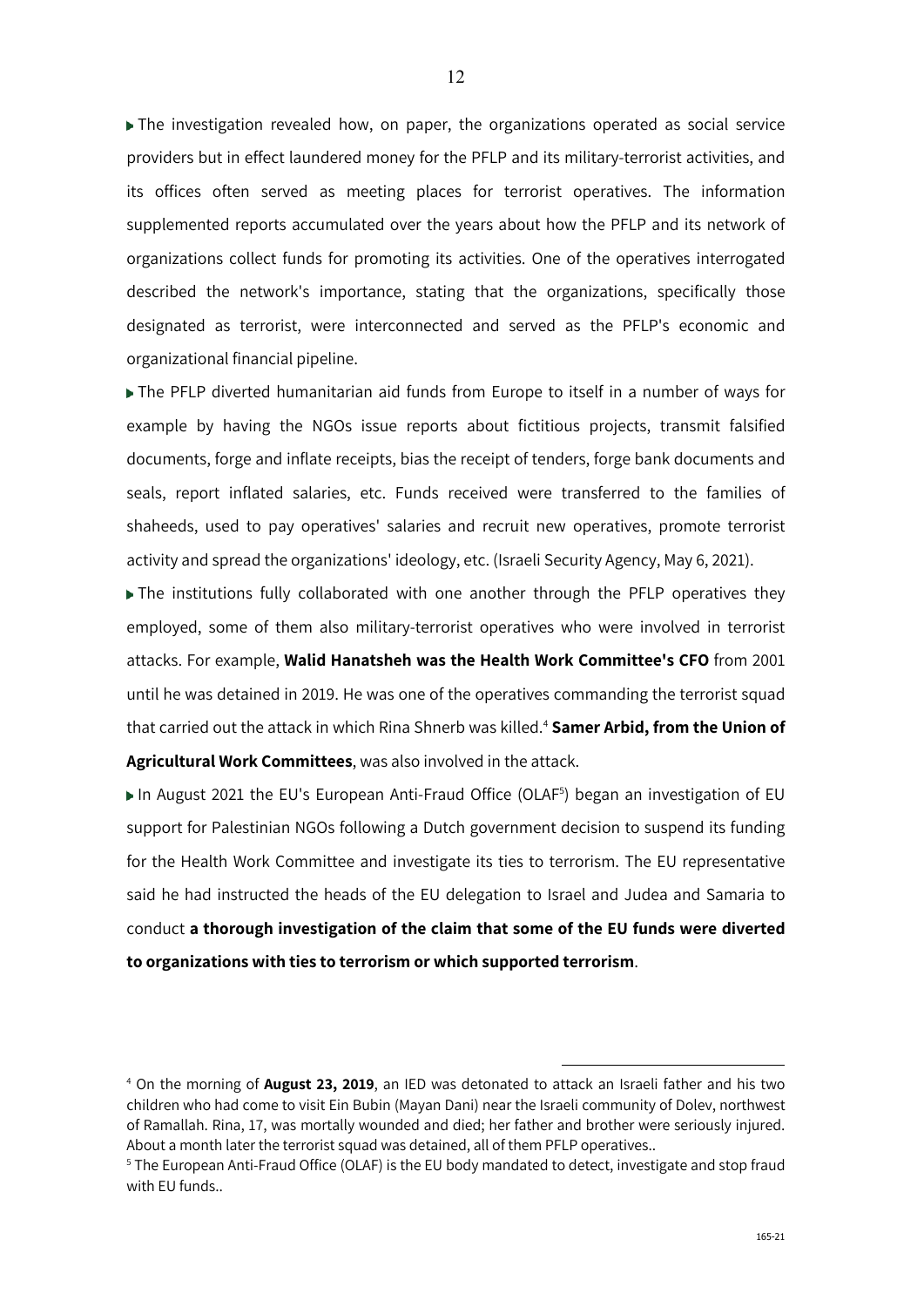**The Organizations and Their Ties to the PFLP The Union of Palestinian Women's Committees (UPWC)**



The UPWC was founded in 1980 and formally registered in 2001. It is based in Ramallah and coordinates the activities of the women in the PFLP leadership in the PA districts in Judea and Samaria and Jerusalem, with eight offices, one in each district. Its stated objective is to struggle "to build a civil, democratic, progressive Palestinian society free from all forms of discrimination and to achieve justice...[aiming] to improve the status of Palestinian women and empower them to ensure true equality between men and women and social justice for all segments of society" and to the Palestinian national struggle against the "Israeli occupation." According to its website, UPWC operates various projects, including those which serve the PFLP, such as cultural centers, kindergartens, etc. (UPWC website). It focuses on supporting populations important to the PFLP, such as the families of shaheeds and terrorist prisoners.

Some of the profits generated by the projects are considered UPWC income. **It does not publish financial statements and operates without transparency**. It receives some of its funding from a Basque organization in Spain and from Norway (NGO Monitor, January 2020).

The organization is headed by women who are PFLP activists. Sometimes it calls itself the PFLP's female branch (Dunia al-Watan, July 11, 2021). Its president is senior PFLP activist **Hitam al-Saafin**. She was detained by Israel in 2017. Other senior organization figures are vice president **Suheir Khader**, who is a PFLP Central Committee member. **Samira Abd al-Halim** coordinates with the Gaza Strip and is a PFLP Central Committee member (NGO Monitor, January 2020).

During the return marches in the Gaza Strip the organization affiliated itself with the 12 member "Female Gender Committee." Its chairman was **Iktimal Hamad**, a PFLP Central Committee member (PFLP website, October 15, 2018) and head of the UPWC in the Gaza Strip (PFLP website, November 24, 2017).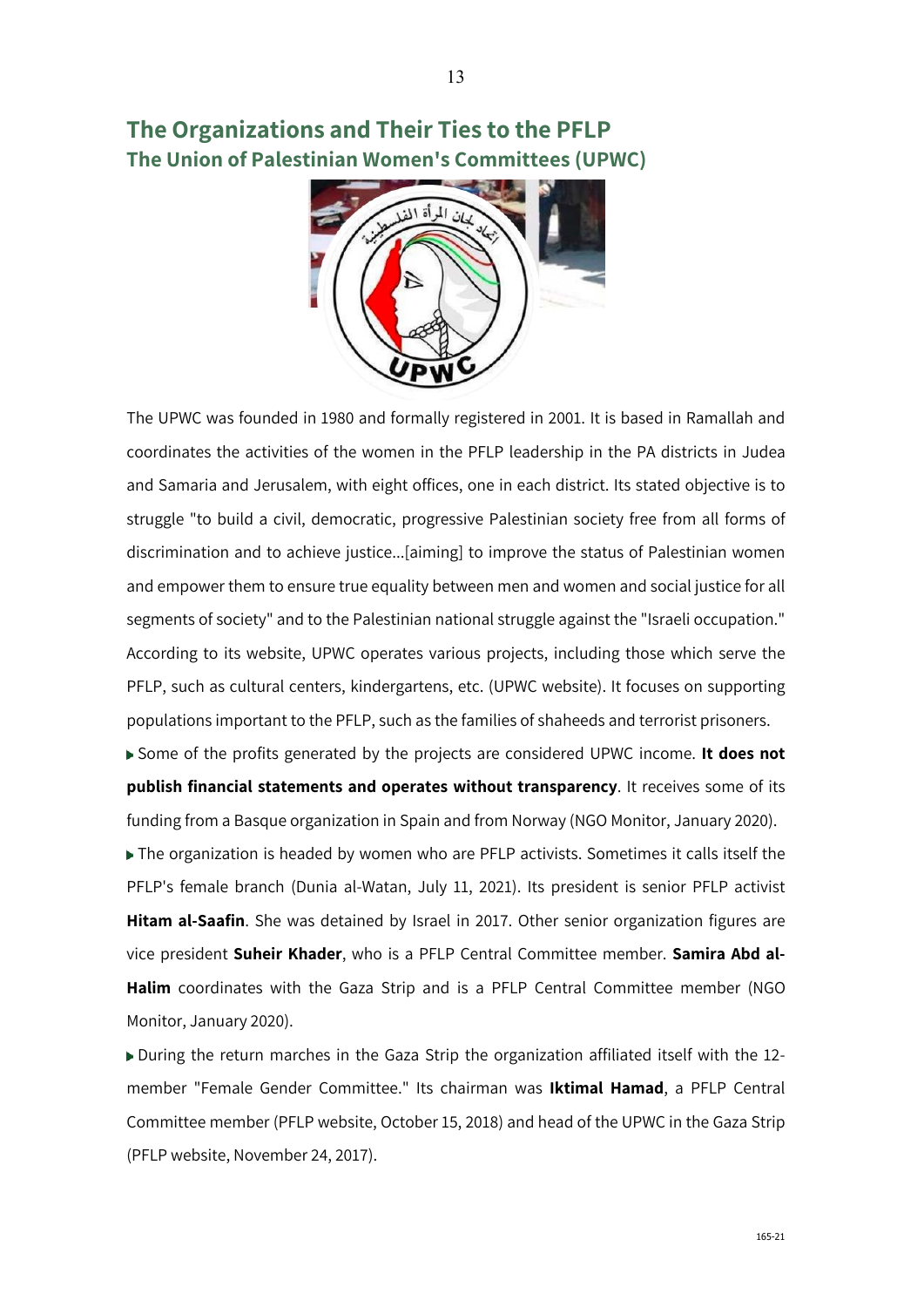

14

**Right: Iktimal Hamad gives speech at one of the flotilla events in the northern Gaza Strip (Iktimal Hamas' Facebook page, October 15, 2018). Left: From an UPWC activity in the northern Gaza Strip (Facebook page of the PFLP's information unit in the northern Gaza Strip, December 20, 2021).**



**Right: Iktimal Hamad (in the corner seat in front of the standing man) at a meeting of the National Authority leadership with an Egyptian security delegation (Iktimal Hamas' Facebook page, November 1, 2018). Left: Three members of the Female Gender Committee interviewed together: Iktimal Hamad, Imana Hamid and Kifah al-Rimali (Iktimal Hamas' Facebook page, March 29, 2018).**

### **The Union of Agricultural Work Committees (UAWC)**



▶ The UAWC was founded in 1986 as an NGO by a group of volunteers in response to what they called "the sensitive socio-political situation of farmers caused by the [so-called Israeli] occupation." Its offices are in Ramallah. Its stated objectives are to help Palestinian farmers and promote agricultural research and development projects (UAWC website). In reality it is an important PFLP institution, subordinate to the leadership in Judea and Samaria, and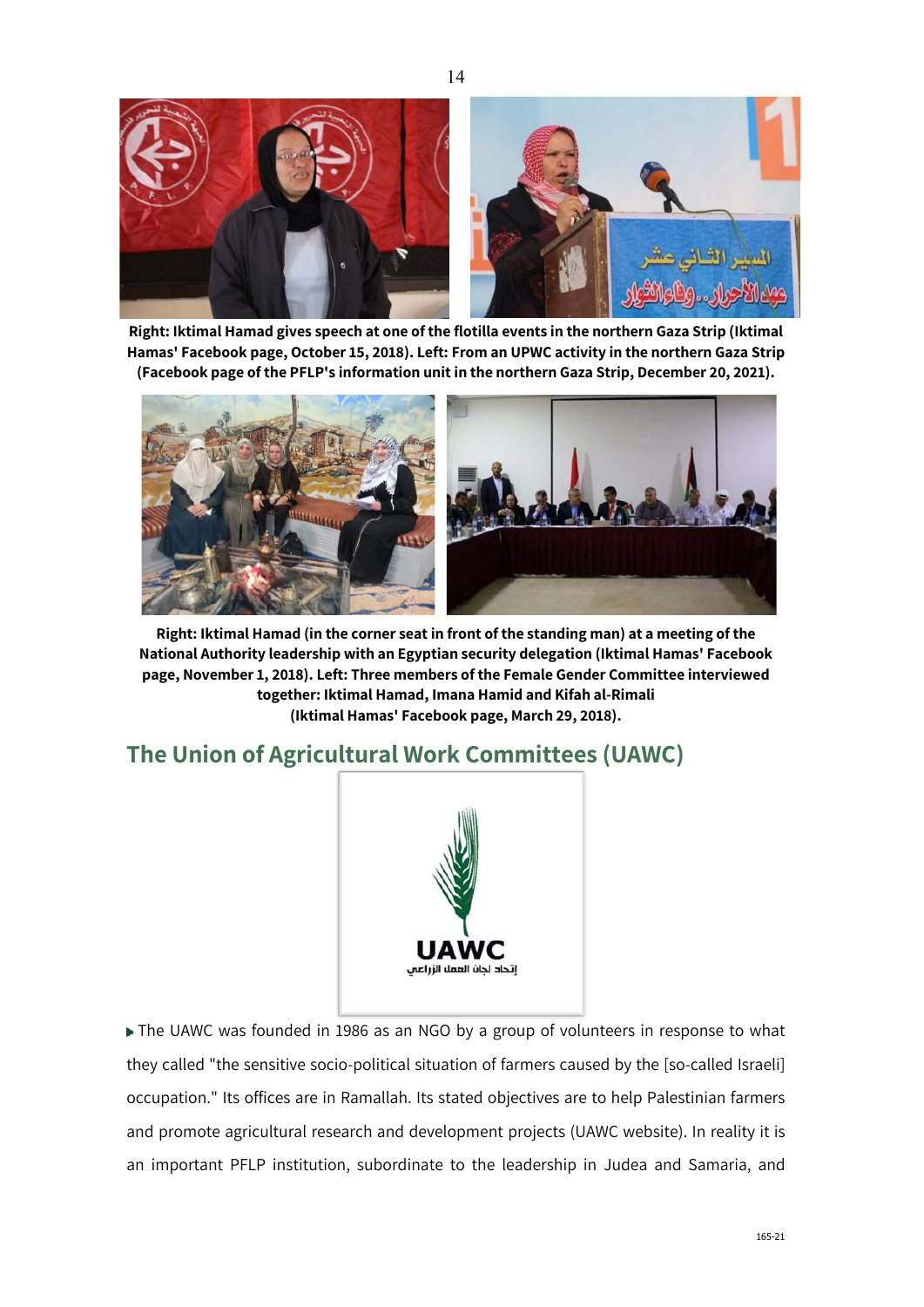serves as a significant source of funding for the organization (NGO Monitor, National Bureau for Counter Terror Financing – NBCTF website, October 19, 2021). The organization is listed by Fatah as affiliated with the PFLP (Fatah, May 6, 2021). A USAID report written in 1993 states the UAWC is affiliated with the PFLP (USAID, May 1993). In March 2017 the Israeli Security Agency stated the organization was controlled by the PFLP and the UAWC branch in Israel was closed by court order in light of its ties to the PFLP (Takdin, January 25, 2018). It was outlawed in Judea and Samaria in 2020 because of its affiliation with the PFLP.

The UAWC does not issue financial statements or information about its donors or sources of income. Among its donors are the governments of France, Holland and Canada, and organizations in Spain and Norway. The organization cooperates with the UN FAO. On July 20, 2020, Holland announced it would end its support of the organization because of its ties to the PFLP (NGO Monitor).

**Razeq Barghouti**, UAWC chairman in 2019, gave a speech at an event in Ramallah where he praised **Ahmed Saadat**, the PFLP general secretary, imprisoned in Israel for his part in the assassination of Israeli Minister of Tourism Rehavam Ze'evi (Wafa, October 2, 2013). The UAWC's previous chairman was **Bashir al-Hariri**, a member of the PFLP leadership (Ma'an, August 2018)

**Samer al-Arbid** was the UAWC's CFO from 2016 until his detention in 2019. **He was one of the commanders of the terrorist squad** that carried out the attack at Ein Bubin that killed Rina Shnerb, a 17-year-old Israeli girl. Another terrorist operative is **Abd al-Rizaq Faraj**, the current CFO and administrative director, who was detained by Israel in 2014 on suspicion of PFLP membership. He was detained again in September 2019. After their detention, the command of the PFLP leadership remained intact.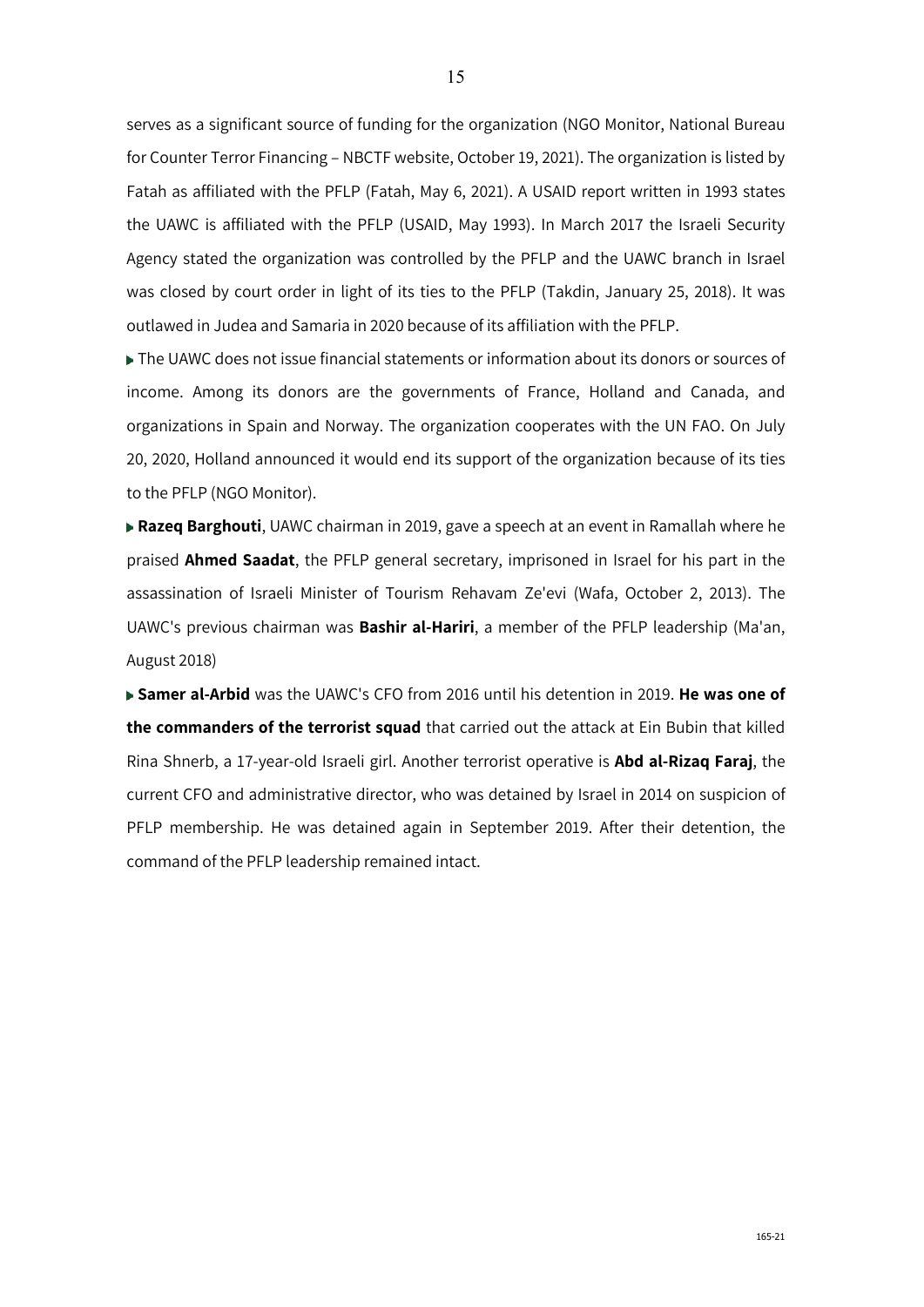

### **Addameer – The Association for Prisoner and Human Rights Support**

Addameer was established as an NGO in 1991 by a group of activists who claimed to be human rights workers. The organization claims it is a Palestinian non-governmental, civil institution that works to support Palestinian political prisoners, that is, Palestinian terrorist operatives detained by Israel, especially PFLP operatives and their families. The organization is located in Ramallah and has a branch in the Gaza Strip (Addameer website). A large number of the prisoners receiving support from the organization are PFLP terrorist operatives, including those involved in lethal terrorist attacks against Israel. The organization recently geared up in support of the PFLP operatives detained after the IED attack at Ein Bubin in August 2019. Addameer operates internationally and leads campaigns for the release of PFLP prisoners.

**Addameer has not issued a financial statement since 2014**. Among its financial supporters are Ireland, Norway, Spain, Switzerland and the Heinrich Bell foundation in Germany. According to a report, since 2019 donations have dwindled and the organization is in financial trouble (NGO Monitor).

Addameer is headed by **Sahar Francis**, who was born in Fasouta in the Galilee and studied law at Haifa University. In 2021, when appointed head of the organization, she moved to Ramallah. Most of the organization's employees are affiliated with the PFLP, including **Yaqoub Jawda, Ali Jaradat, Samoud Saadat** and other senior figures. **Khalida Jarar**, a member of the Palestinian Legislative Council, was formerly deputy head of Addameer. She was detained a number of times, including after the Ein Bubin attack. While serving as deputy head she was imprisoned for a year and a half and released in June 2016. In 2017 her prison sentence was exchanged for administrative detention because of her senior position in the organization (Addameer website).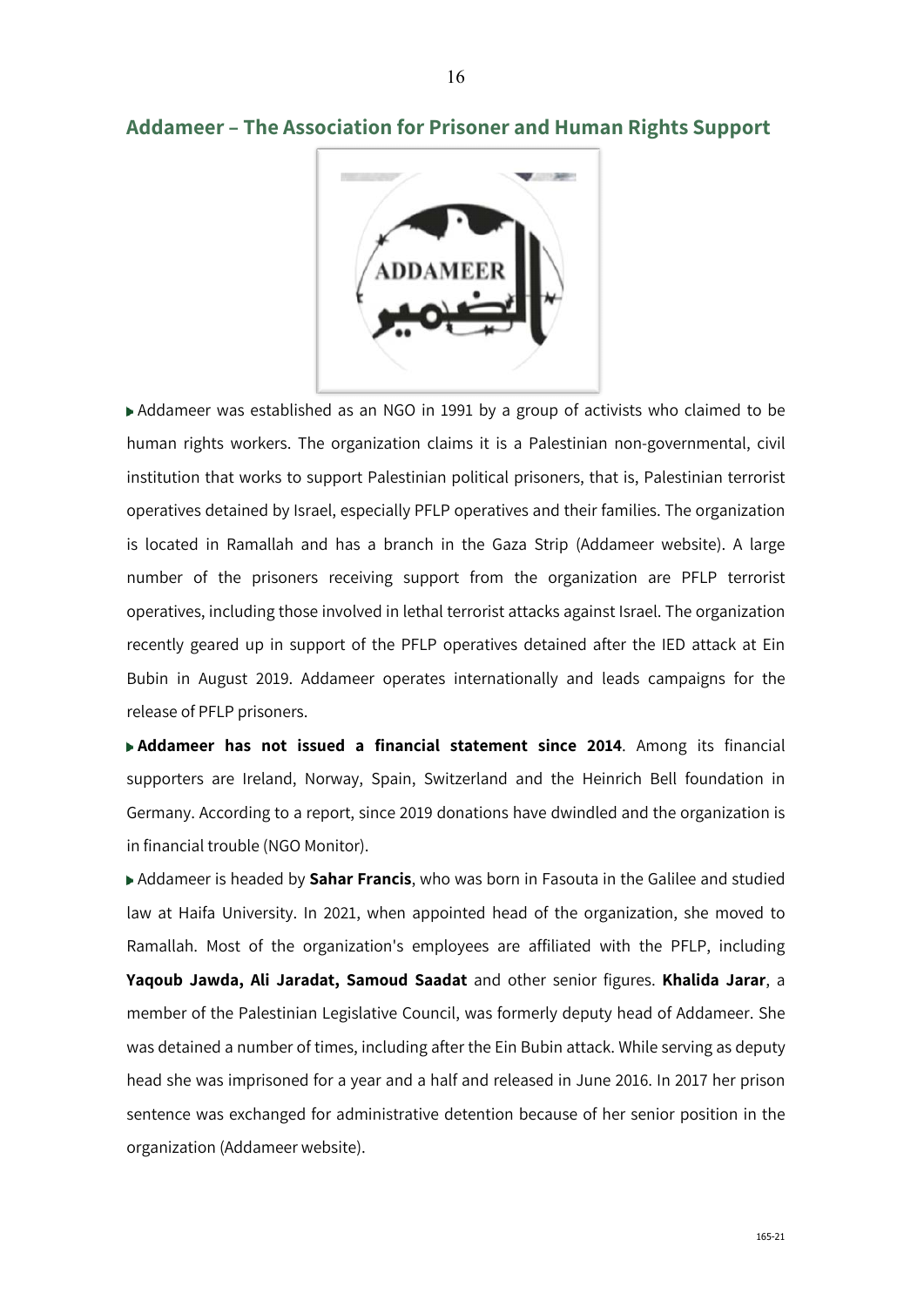In August 2019 Jarar was detained after the terrorist attack at Ein Bubin. On **March 1, 2021**, a military court sentenced her to two years in prison. Addameer condemned the sentence and stressed the illegality of an Israeli military court which "violated the right to a fair trial" (Addameer website, March 21, 2021). She was recently released from prison.



**Khalida Jarar (Wafa, December 15, 2021).**

**Samer Arbid** was a PFLP operative until April 2017. He was one of the commanders of the squad that carried out the IED attack at Ein Bubin. His wife, **Nora Arbid**, has been PFLP board of directors treasurer since November 2017 (PFLP website).

**Salah Hamori** is a PFLP field investigator. He was detained in 2005 on charges of being an operator in a PFLP squad planning to assassinate former Israeli Sephardic Chief Rabbi Ovadia Yosef (PFLP website, December 20, 2011), and released in the Gilad Shalit prisoner exchange deal. Interviewed in his home the first time after his release, he said he and the operatives in the squad had the "right" [sic] to assassinate Israeli Chief Sephardic Rabbi Ovadia Yosef because he "deserved to die" [sic] (Reuters, December 20, 2011). The Israeli minister of the interior recently moved to revoke his status as an Israeli resident due to his continuing PFLP activity.

**Bashir Khouri** is a member of the PFLP general assembly, an advisor and in the past deputy head of the organization. He was formerly a senior operative (PFLP website, August 28, 2014). He was imprisoned in Israel for 17 years and released in the Jibril prisoner exchange deal in 1985. Since then he has been detained several times, most recently on October 29, 2021. He served as chairman of the UAWC (Ma'an, May 2, 2021).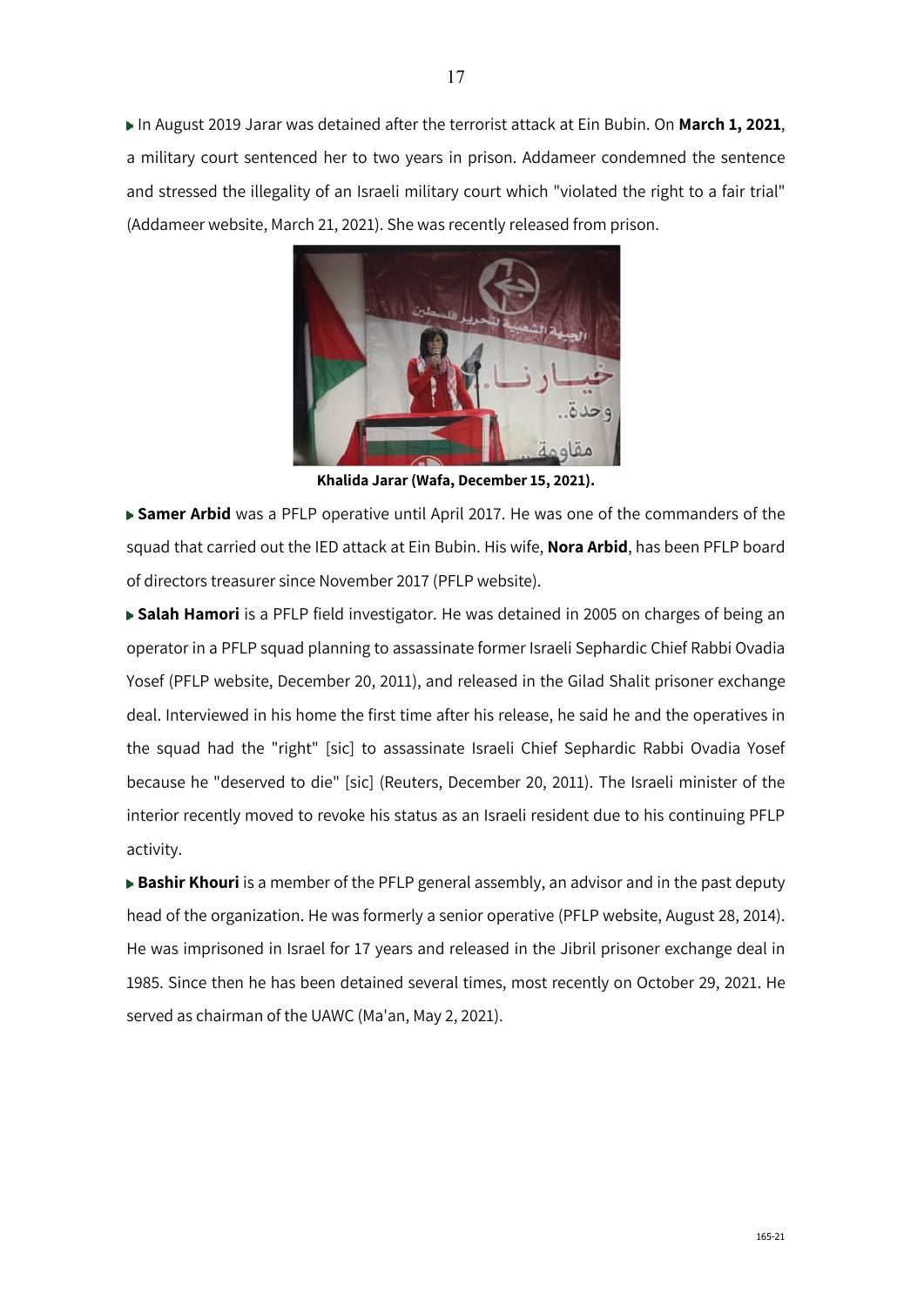

18

### **Bisan Center of Research and Development**

**The Bisan Center** is a Palestinian NGO which represents itself as "an active civil society organization, non-governmental and not for profit with democratic and progressive values." It was founded in 1989 and officially registered with the PA ministry of the interior in January 2004. Its stated objective is "to enhance Palestinian's resilience and to contribute in building an effective democratic civil society" (Bisan website). It is based in Ramallah, and works in collaboration with the Health Work Committee. It publishes reports reflecting the PFLP's stance on Israel. In the past it was funded by an Italian NGO, the EU legation and the Spanish government.

**Itiraf Rimawi**, a PFLP operative, was CEO and project director. He was detained by Israel several times for PFLP activities, most recently in September 2019, along with several dozen other PFLP operatives, in connection with the terrorist attack in Ein Bubin.

**Fatima Dana** is a lawyer, PFLP activist, member of the PFLP general assembly and a member of Addameer. She is also the **wife of Ra'ed Nizar**, who was commander of the PFLP's military-terrorist wing.

**Ubai al-Aboudi** is the PFLP general director. He holds American citizenship, studied at Birzeit University and was also general director of the UAWC. He was detained on November 13, 2019 at his home in Kafr 'Aqab, northeast of Jerusalem (Mondoweiss, November 25, 2019).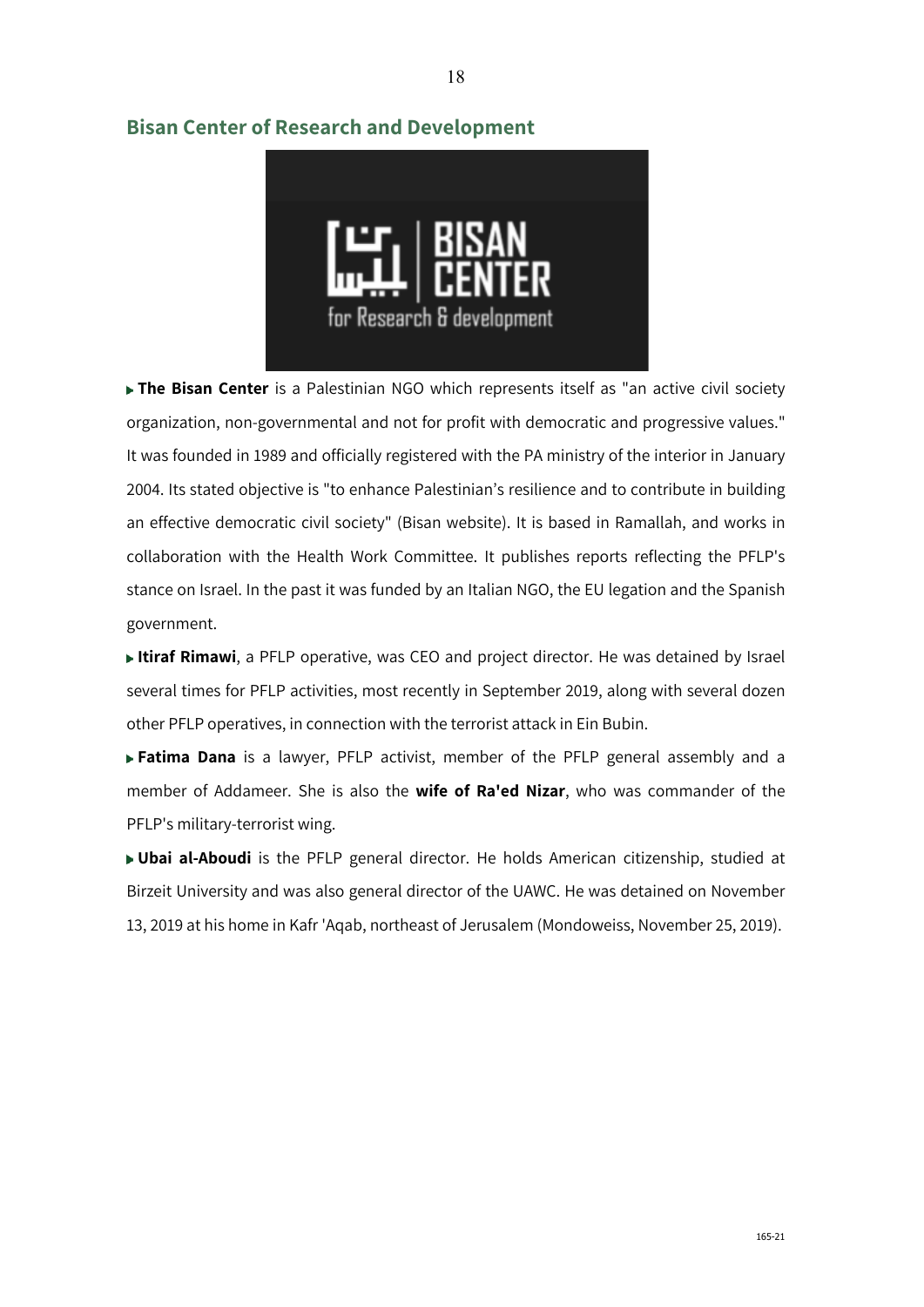#### **Al-Haq**



The al-Haq website refers to the organization as "an independent Palestinian human rights organization based in the city of Ramallah in the West Bank. Founded in 1979, Al-Haq monitors and documents human rights violations committed by parties to the Israeli– Palestinian conflict, issuing reports on its findings and producing detailed legal studies." In reality, the organization is an arm of the PFLP.

Al-Haq has not issued financial statements or a list of donors since 2009. It is common knowledge that many countries donate funds to it, among them Sweden, Germany, Denmark, Norway and the EU, and it has ties to many European organizations (NGO Monitor). It not only does not publicly reveal its affiliation with the PFLP, it denies the relationship, having decided that would be the best way to continue receiving financial donations and prevent its credibility and reputation from being damaged in the eyes of the international community.

Al-Haq's head is **Shawan Ratab Abdallah Jabarin**, born in the village of Sair, near Hebron, in 1960. He is a lawyer with a BA in sociology from Birzeit University. In 2004 he began law school in Ireland, specializing in international law. While still in school he volunteered as a field researcher with al-Haq. He also belonged to the PFLP student cell in Birzeit University. He later became involved in recruiting PFLP operatives and was imprisoned in Israel for his activities. After he finished his studies in Ireland he was elected to the position of al-Haq general director. Since 2010 he has also lectured parttime at Birzeit University.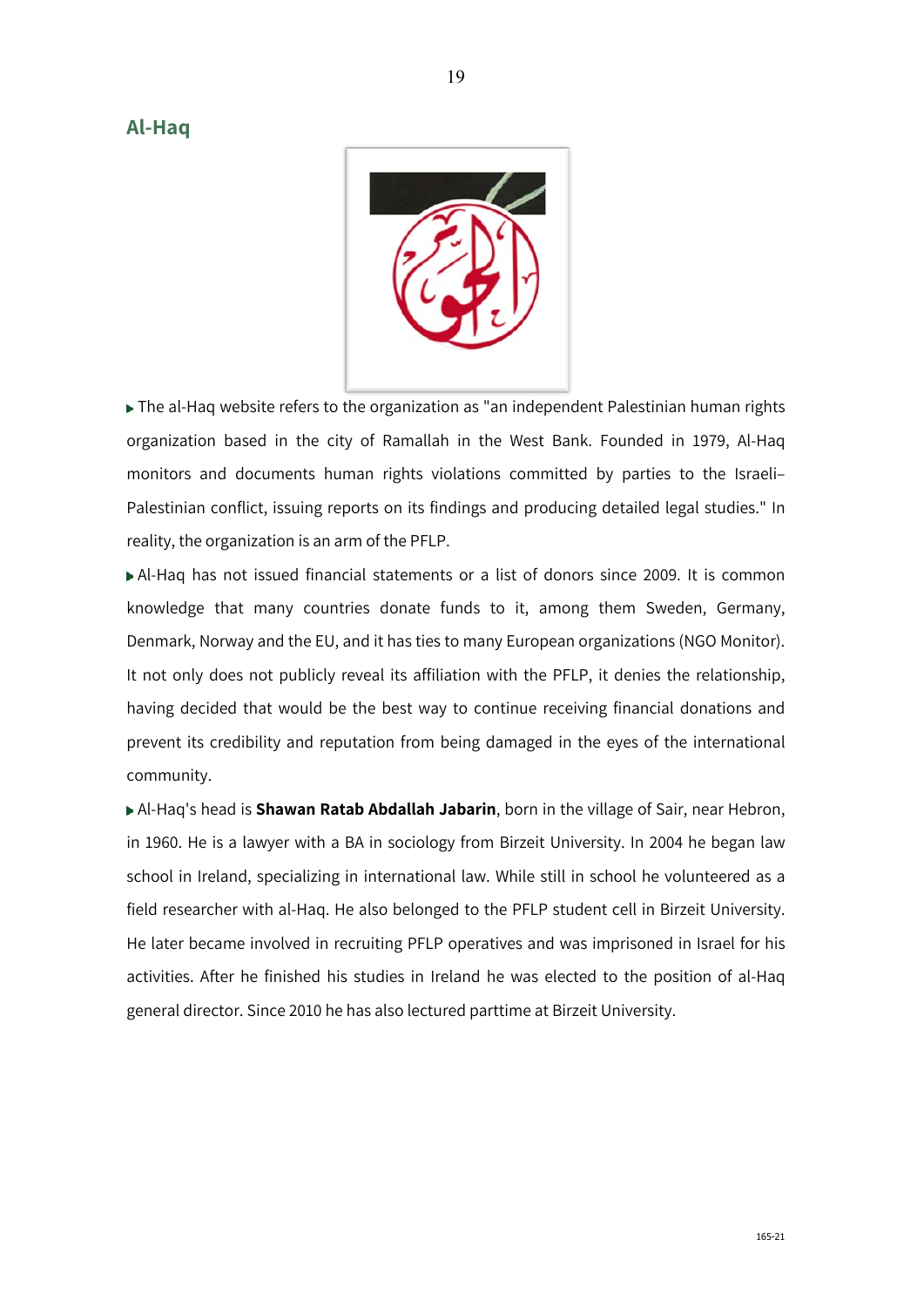

**Shawan Jabarin (France24, July 23, 2015).**

In 2009 Shawan Jabarin appealed to the Israeli supreme court because he had not been permitted to go to Holland to receive an award for fighting for democracy and against discrimination, persecution and racism. His appeal was rejected out of security considerations. The supreme court ruling clearly illustrated his dual role as a terrorist operative and activist in an organization purporting to support human rights. For example, on June 20, 2007, the court called him a "Dr. Jekyll and Mr. Hyde," who spent some of his time directing a human rights organization, and some of his time as an operative in an organization which did not hesitate to commit murder or attempt to commit murder, which have no connection to human rights, but rather negate the most fundamental right, the right to live, without which no other rights exist. On February 22, 2012, the travel ban imposed on his was temporarily lifted.

**Ali Jaradat**, a journalist and author who works as a PFLP investigator, is also one of the organization's operatives. In the past he was the editor of al-Hadaf, the PFLP's weekly publication. He was detained by Israel five times (Addameer website, March 30, 2017).

#### **Defense for Children International – Palestine (DCI-P)**



**The DCI-P** is one of 35 branches operated by a global movement based in Geneva. According to the Israeli order, the Palestinian branch serves as an arm of the PFLP. Its website claims it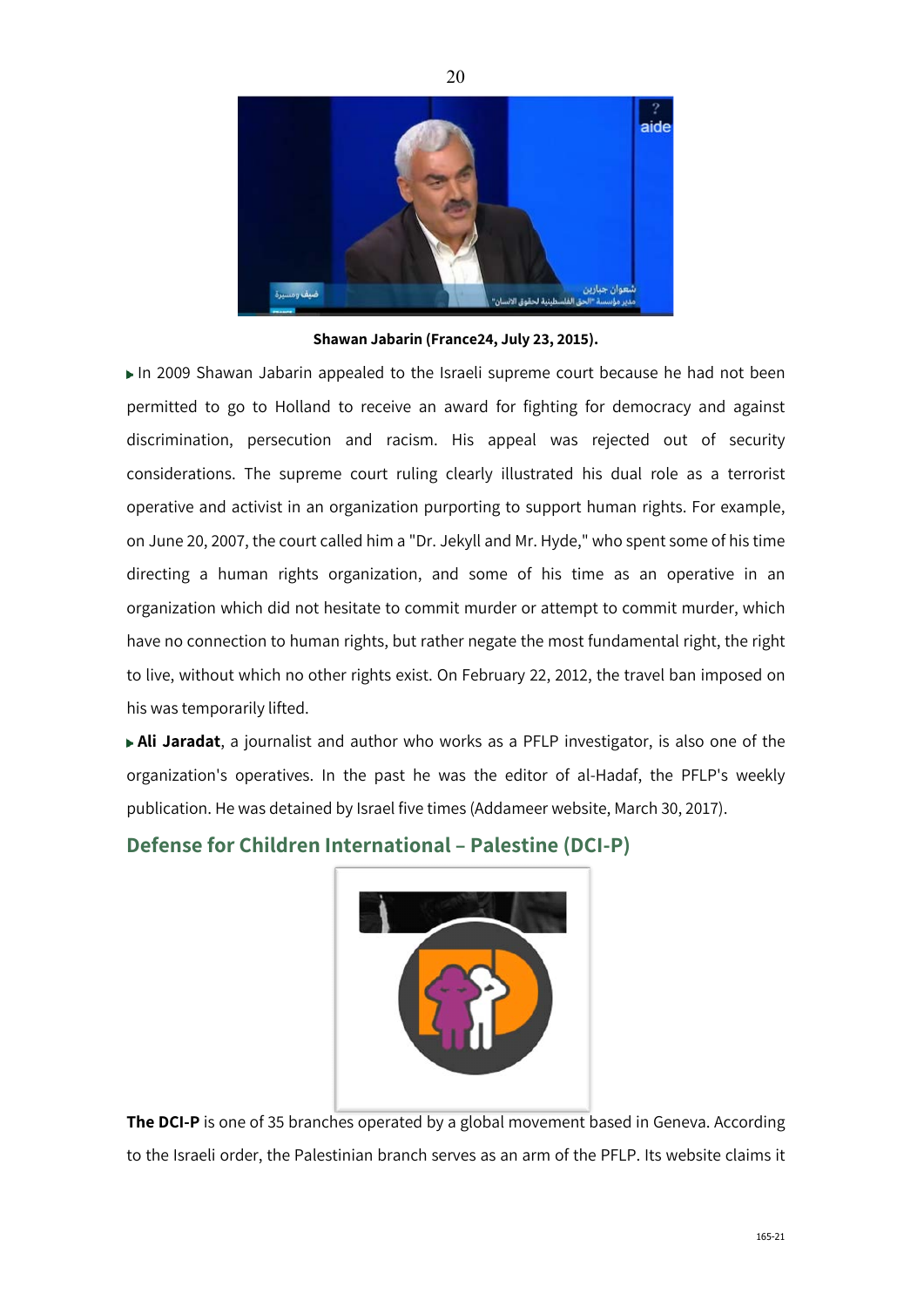is "an independent, local Palestinian child rights organization dedicated to defending and promoting the rights of children living in the West Bank, including East Jerusalem, and the Gaza Strip," and has, since 1991, "investigated, documented, and exposed grave human rights violations against children... provided legal services to children in urgent need; held Israeli and Palestinian authorities accountable to universal human rights principles; and advocated at the international and national levels to advance access to justice and protection for children." The Palestinian branch of the organization was registered with the PA in 2003 as an independent Palestinian NGO (DCI-P website).

Many of the DCI-P employees are PFLP operatives. For example, **Hashem Khader Abu Maria**, who was the community recruitment unit coordinator, was killed on July 25, 2014, in a clash with the Israeli security forces in Bayt Umar. The PFLP's mourning notice for him referred to him as a "comrade," i.e., an organization member. The notice praised his work for the PFLP, stating he had been active in the "ranks of the struggle for national liberation" and in the PFLP from an young age (al-Watan, July 25, 2014). **Hasan Abd al-Jawad** was formerly a member of the board of directors, and a PFLP candidate for Palestinian Legislative Council membership in the 2006 elections (al-Watan, May 12, 2006). **Nasser Ibrahim**, a member of the board of directors, was the editor of al-Hadaf, the PFLP's weekly publication, and contributed to the organization's Syrian and Lebanese websites. For many years Al-Haq director **Shawan Jabarin** was a member of the organization's board of directors, as was **Sahar Francis** (NGO Monitor).

# **Organizations previously investigated**

### **Health Work Committee (WHC)**

On May 6, 2021 four PFLP operatives were detained. The investigation focused on the **Health Work Committee (WHC**), considered one of the PFLP's most important organizations. The WHC's stated objective, according to its website, is "a Rights-Based Approach providing Health Services and building development models to all segments of the Palestinian Population particularly the poor and the marginalized; and, lobbying and advocating in support of favorable policies and legislations for the realization of free democratic society and its citizens enjoying their social rights." It operates health centers in Judea and Samaria. Israel designated it as a terrorist organization in 2015. An investigation of the WHC exposed extensive material about the WHC and other important PFLP institutions, including the UAWC, Addameer, the Bisan Center, al-Haq, the DCI-P and the UPWC.